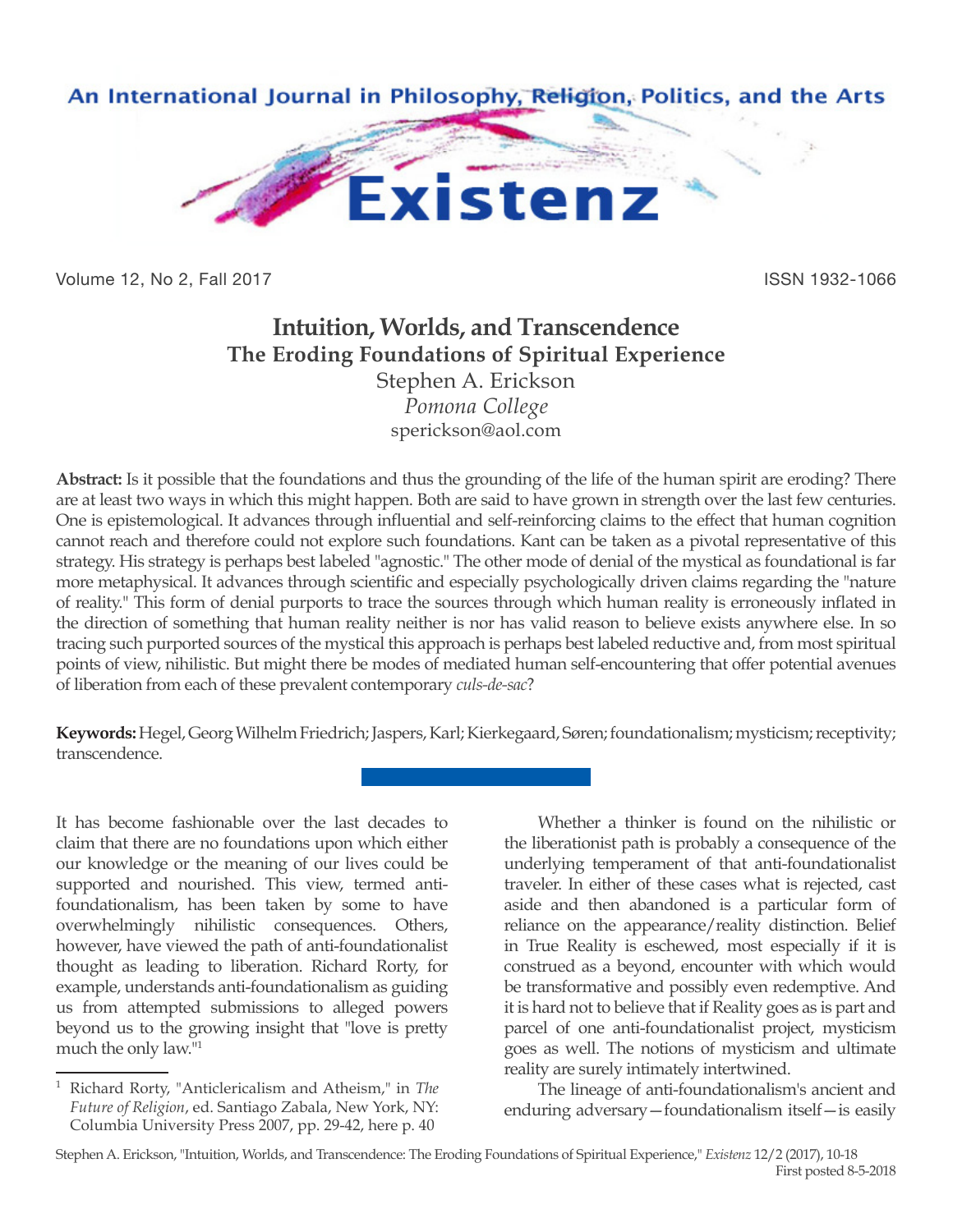traced. It is actually a simple story, the editorial unpacking of which has been carried out and contentiously argued over in voluminous ways over centuries. From the Greeks we have been bequeathed the notion that, ontologically and cosmologically, at least one something must be the ground of itself, unmoved yet itself the source of all motion. From the Judeo-Christian tradition we have been bequeathed the notion that the ground of all things is personal and that uniting with this ultimate reality transports us, fleetingly, episodically or eternally, to the place of our true belonging. This place, we are told, may manifest itself within the realm of appearance, but it is most fundamentally beyond all appearances. In Greek terms it is *meta*, on the far side of time and change. In Judeo-Christian tropes it is both heavenly and ineffable, a kingdom not of this world. The Greeks provided us with the god of the philosophers. Judeo-Christian encounters offered us the god of religion. These two gods, recurrently and problematically divided, or amalgamated into one over many centuries, have been the very substance and life breath of what foundationalists have sought and even relied upon for refuge and in many cases salvific hope. It is where mysticism is primarily to be found, at least in the West. If these two gods, as I have termed them, have been the metaphysico-theological destination of foundationalism, mysticism has been thought to be one of metaphysical Reality's central, if controversial modes of access.

The curse of the modern period with respect to religious matters, if it is as much a curse as I believe it to be, needs to be considered in the light of the orientation of foundationalism. In philosophy, of course, we understand modernity as beginning with Descartes and ending with either Hume or Kant. Though at least provisionally I understand the heart of mysticism to find its residence within the framework of that foundationalism that I have just sketched, might mysticism nonetheless find life within other frameworks non-metaphysical in constitution and nature? Of course it in one sense has and does. However sporadic and for many controversial, mysticism has had a continuing life into our own time.

 My recommendation, however, is that we view these manifestations of mysticism somewhat guardedly and even skeptically. This is because they may at their legitimate best be but distributaries—distributaries issuing from that which is their mainstream source and benefactor, something itself resourceful in ways its downstream issuances can never be. Again, it is this source that I believe is most appropriately called "the mystical."

One way to understand mysticism's distributaries is as what Isaiah Berlin would have called "inner citadels," places to which one might retreat.<sup>2</sup> How and why so? In the modern period a clear-cut, if nonetheless surprisingly opaque distinction is made between the inner and the outer, mind and matter, perception and conception, emotion and thought. Mysticism then gets construed as something inner that is mental, a species of perception that transcends reason and may best be located and mapped—though, to be sure, not yet adequately defined—by means of its emotional resonances. The prime mystical datum thereby becomes an inner content. If so, virtually the first concern becomes the mechanism of the arrival of such a datum in the inner sanctum of what soon came to be called consciousness. Did it come from God, or was it imagined, or was it generated by means of an extremely infrequent set of neurochemical episodes? I believe that indexing mysticism in this manner, locating and then attempting to enhance its clarity and derive its legitimacy through causal explanation, is the curse laid upon mysticism by modernity. But is there a story to be told that at least in part serves to justify this assessment? I will hope to offer a preliminary draft of such a story.

At its most alluring extreme, the region of mystical consciousness has become an honorable object of scientific investigation in our late, very late postmodernity. Research oriented entrance into its territory is very tempting, especially so given the productive and often accelerated advances of cognitive and neuroscience. But—reluctantly and only heuristically adopting modernity's own, bifurcating distinction between subject and object—some troubling questions do arise. Is the careful objective study of the mystical translatable into elements that have viable resonances with respect to the lived experience of human beings? And is the so-called subjective dimension of mystical consciousness transportable into those scientific frameworks that so successfully capture conceptually our late modern life? As some have asked, in part rhetorically, what it might be like to "be a bat," we might ourselves revive once more the recurring question: what is it like to be a mystic, or, less confidently, what might it be like to be a mystic?

<sup>2</sup> Isaiah Berlin, "Two Concepts of Liberty," in *Liberty*, ed. Henry Hardy, Oxford, UK: Oxford University Press 2003, pp. 166-217, here pp. 181f.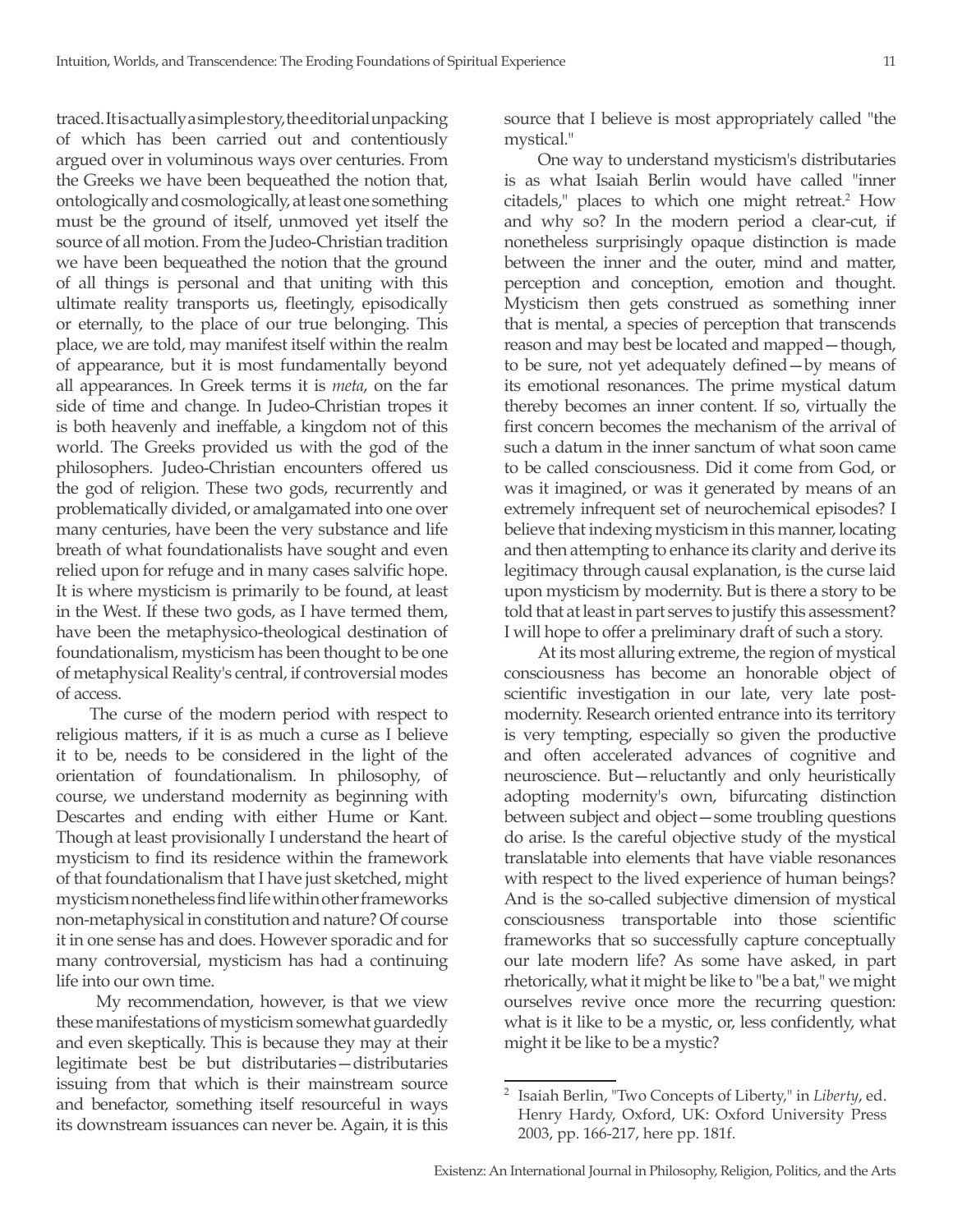In fact, an alternative orientation and pathway to the more objectifying mode of neuro-scientific research does offer itself. If reflected upon, it may well provide the itinerary for a journey upon which one could credibly embark. As will soon be noted, however, this course of action will initially appear to be unusual, even strange, for it depends upon an age-old distinction between agency and patienthood, acting and undergoing, spontaneity and receptivity. It will also and crucially depend upon our giving pride of place and thereby precedence to the latter of each of these dualities, thus to patienthood, undergoing, and receptivity, not to agency, action, and spontaneity. And this will be a significant departure from the trajectory of philosophical modernity.

The last of these three contrasts, that between spontaneity and receptivity, provides us with an historical point of departure. Stemming from Immanuel Kant, it insists on the distinction between interpretation and encounter. Whether Kantians or not, we are well aware of the critical philosophy's claim that interpretation precedes encounter on the level of cognition. What we may not sufficiently appropriate in our comprehension of this circumstance is that encounter, too, is a necessary part of the experiential transaction. Encounter is something that we undergo rather than do. It happens to us rather than our bringing it about—though various preparatory steps may be helpful, even necessary, though not thereby sufficient for a particular encounter to take place. In the Kierkegaardian sense we are patients, not agents in such situations.

The development of this divided and transactional nature of our experiencing, as the history of philosophy testifies, turned decidedly one-sided as philosophy in the West moved forward. Encounters came increasingly to be understood as mere occasions, losing thereby more and more of their philosophical force and significance. What encounters came to be viewed as occasions for – and this was virtually all that assured their relevance were complex conceptualizations capable of further analyses and systematization. But this left a crucial part of the West's very epistemological story out of the range of investigation and reflection.

What to say regarding encountering itself? Must it be in a broad or narrower sense sensible, grounded in sensibility? Following David Hume and the mainline tradition in this regard, Kant clearly thought so. But are there in fact and in historical reality alternative ways to open up and to explore receptivity? Might encounter benefit from a more meditative probing of its nature and scope? Philosophy with and after the Modern period has a sparse record of pursuit with respect to these possibilities. Is it that they are not philosophical or that philosophy itself may have underestimated its resources?

My underlying hunch is that a probative appreciation of mysticism as it is found in our time will benefit from a further reprise of anti-foundationalism. Having arrived on the historical scene in the late nineteenth century, anti-foundationalism was, as we know, first and foremost a philosophical reaction to traditional metaphysics and theology. Insofar as mysticism needs foundationalism in order to thrive, the arrival of anti-foundationalism bodes poorly for the viability and wellbeing of mysticism. It threatens its present and future. Or so it must seem. Thus it is with anti-foundationalism and its other, foundationalism itself, that I have needed to begin and will now briefly continue.

By so doing I hope to locate mysticism provisionally at the intersection of two closely related dynamics, one epistemological and the other existential. Succinctly conveyed, I will hope to adumbrate mysticism as both epistemological and existential ways of being. Though these two ways of being may seem inseparable, I am suggesting that mysticism as an epistemological mode depends upon foundationalism, but that just possibly mysticism as an existential mode does not.

First, again, foundationalism: for someone to qualify as being a foundationalist I suggest that at a minimum that person must adhere to the following theses:

(1) that a fundamental bifurcation separates appearance from Reality; (2) that Reality is that upon which appearance rests; (3) that Reality itself is not accessible by normal everyday means nor by discursive analytical means either; and (4) that contact with Reality not only sheds light on why and how appearances are as they are, but that such contact is potentially transformative—theologically stated, that it is potentially redemptive.

Many believe that the *locus classicus* of the foundationalist view is found most accessibly in Plato, particularly through the fusion of his allegory of the cave with his account of the divided live. Each of these passages, as we know, is located in The Republic. Here, in fact, we find a central dimension of the so-called "perennial philosophy." Schematically conveyed in a quite abbreviated manner, it is Plato's claim that there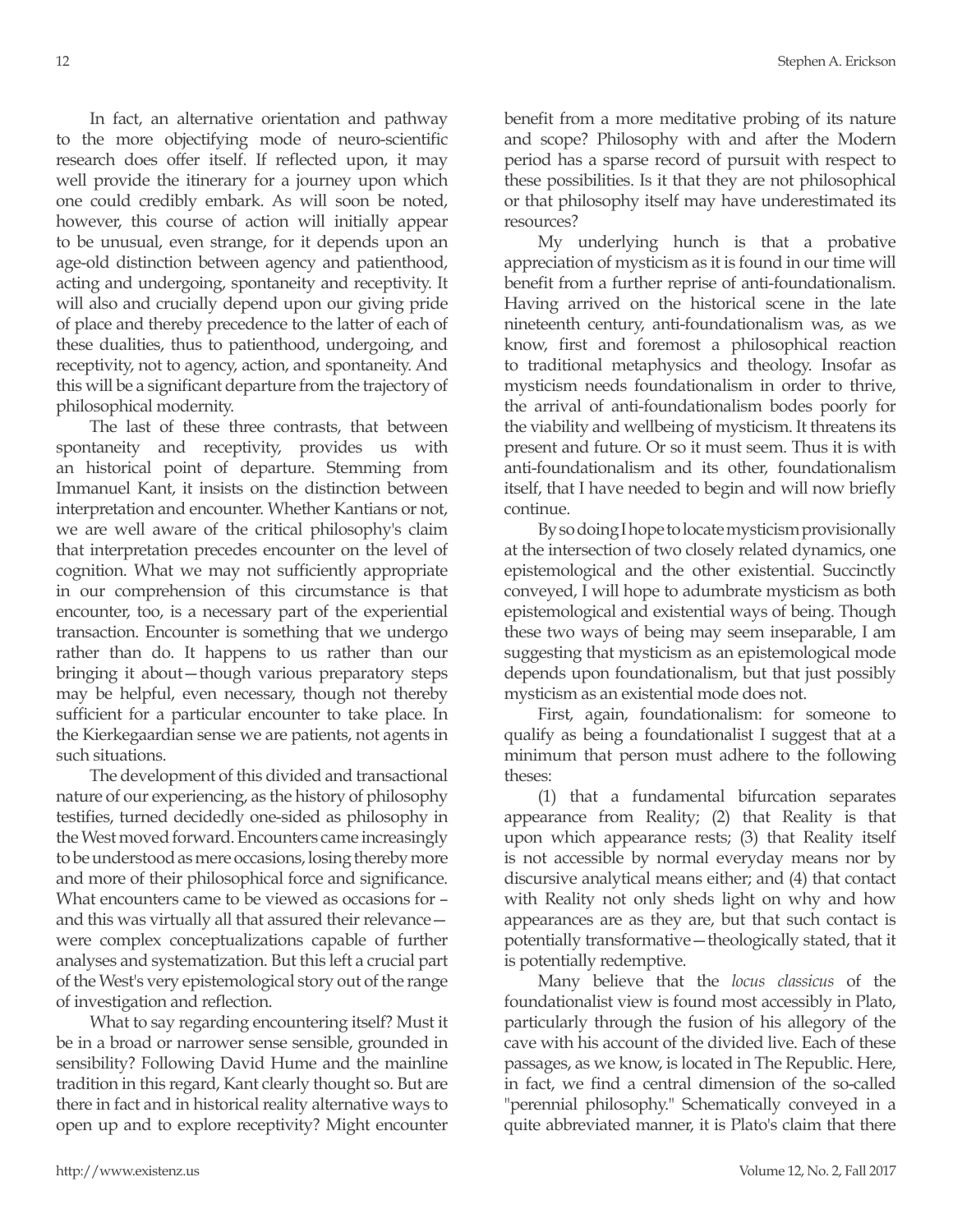is the possibility of knowledge of the eternal and unchanging as well as our actual acquaintance with the temporal and changing. Our reason can make the former available; our senses routinely confront us with the latter. And of course the eternal, Reality itself, is understood to be the metaphysical foundation of the temporal, the realm of the apparent.

There is more, of course, and it bears decisively on the logic and dynamics of mysticism. Taken together, having the capacity for sight and being in the presence of the physical world of appearances, do not in and of themselves bring about actual seeing. A third thing, the sun, is needed to make what is to be seen visible.

By analogy, knowledge of the (metaphorically) invisible realm, foundationalism's most viable metaphysical residence, requires not just discursive rationality and, in Plato's paradigmatic case, Forms, for example. Such knowledge also requires its own mode of illumination, which is, following Plato again, the Good—itself a modality of light, though not in any physical nor restrictively rational sense. (It is well worth noting that the removal of one of the two o's in Good gives us the philosophical transfer ticket that leads us to the metaphysical theology of Augustine, Meister Eckhart and many others, including portions of Paul Tillich, and possibly even Karl Barth).

What happens, subsequently, if metaphysical reality in its foundationalist sense is construed far less as unchangingly rational (and rationally unchanging) and is construed far more as meditatively rhythmic and vibrant—not thereby having become "irrational," but rather largely non-rational? What sort of "light," what illuminating medium might then be appropriate? The Hegel of *The Phenomenology of Spirit* would have characterized such an alternative medium as "disporting of Love with itself."3 In fact he did. Of course Hegel then hastened to say, surely correctly, that such modes of expression could and did influence their users in the direction of the insipid, if discipline was not established in a careful way.

But exactly to what extent and how precisely is this true? And might there not be alternative ways of illuminating that very illumination itself that brings the spiritually foundational, mysticism's true home, to light? Are there avenues of rescue from the potentially insipid that need not lose credibility, but do not gain it either through discursive and, almost inevitably, reductive means? Questions such as these reside at a very compelling, if also highly problematic and controversial philosophical frontier.

It is quite helpful and in a number of its dimensions illuminating to bring Karl Jaspers' thinking to bear on themes that are mystical in their resonance. Let me begin by stating that I find Jaspers immensely diverse in his reflections. He was as much an explorer as a systematizer. His views developed and altered over a long career not given over to self-discipleship. He was dynamic, at times eclectic, but never narrow or static. If a continuum were drawn, at one end of which would be found scholars and at the other end creative thinkers an oversimplified schema to be sure—Karl Jaspers should be located in a number of places. In important ways he was a highly suggestive, derivative thinker, richly repaying reflection, but not frequently breaking a great deal of new ground.

These remarks set the stage for a number of observations I wish to make regarding Jaspers' writings and the pathway toward and of mysticism.

Under the influence of Søren Kierkegaard, Jaspers is open, even supportive, of the "leap of faith." Note what this means, however. It is sometimes misunderstood. In Kierkegaard, specifically Christian belief is an offense to human reason. The theological foundation of Christian faith is structured plainly and simply by fundamental contradiction. Note, however, that the two keywords I have employed in explicating this aspect of Kierkegaard, belief and faith, have cognitive dimensions, at least echoes of them. Belief sounds propositional, and faith cannot help but resonate of the doctrinal.

What Kierkegaard most fundamentally offers and advocates, however, is what he articulates as an "Absolute relationship with the Absolute.<sup>"4</sup> If we also factor in Kierkegaard's reflections in his *Philosophical Fragments* and *Concluding Unscientific Postscript*, such a relationship is only made possible through a bestowal from beyond that human being who has been chosen to be in the Absolute relationship. Speaking for a moment transcendentally and thereby in a manner somewhat analogous to Kant, it is just and only this bestowal that makes the relationship possible. But quite contrary to Kant, and this is utterly crucial, such a bestowal does not and could not issue from within the subject of what

<sup>3</sup> G. W. F. Hegel, *The Phenomenology of Spirit*, transl. Arnold V. Miller, New York, NY: Oxford University Press 1977, p. 10.

<sup>4</sup> Søren Kierkegaard, *Fear and Trembling*, transl. Sylvia Walsh, New York, NY: Cambridge University Press 2006, p. 61.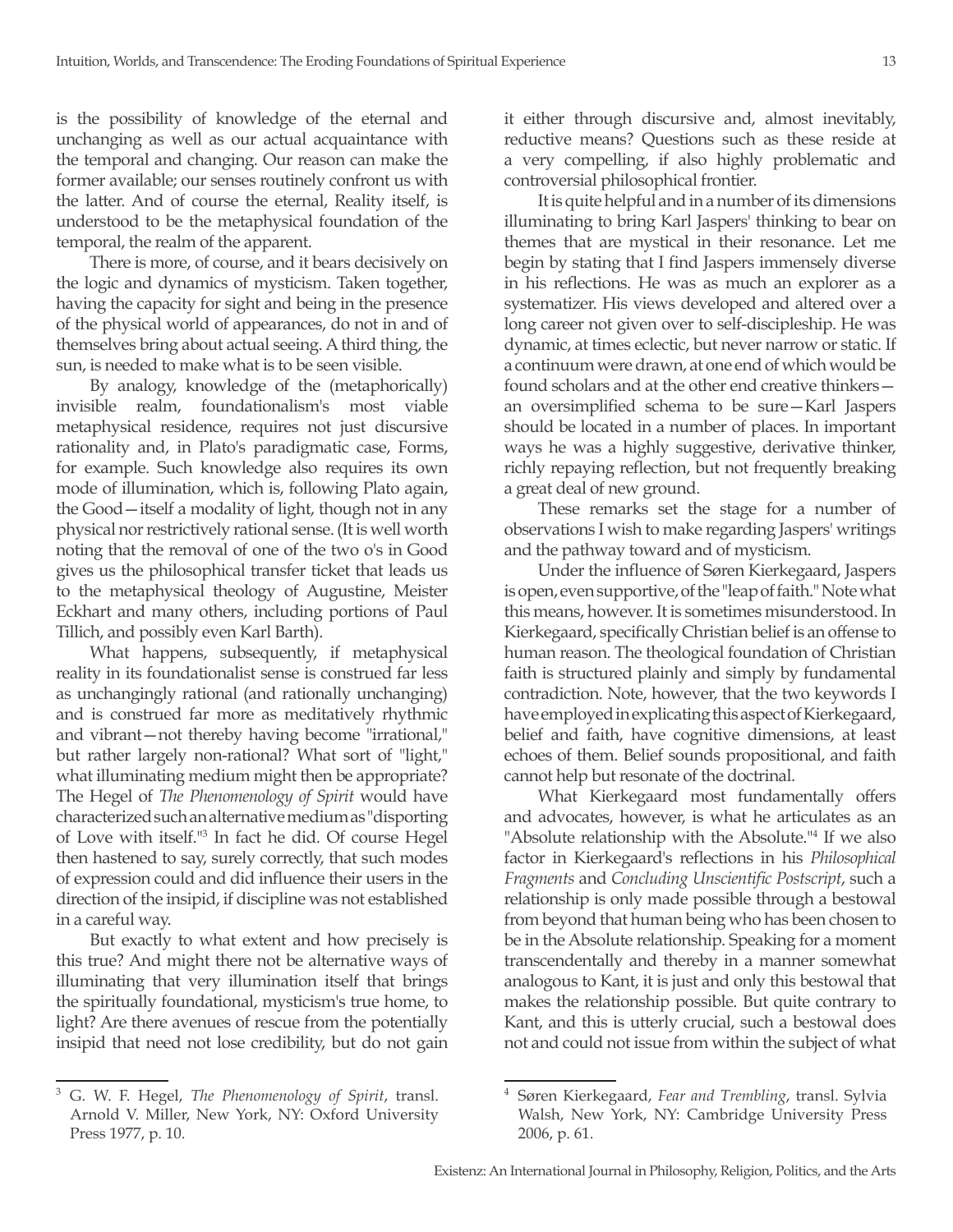we might then call an "experience," as if the bestowal were a set of structurally constitutive criteria ingredient in the encounter forming the Absolute relationship. This would make the bestowal immanent and the bonding encounter it enabled significantly intelligible through rational means. But in accordance with Kierkegaard's own account of the matter, an Absolute relationship with the Absolute is very much beyond Reason. In any rational sense, thus, it cannot be intelligible. In a very problematic way—problematic because there are no criteria available for its recognition, verification, and confirmation—this relationship must thereby and unavoidably be mystical.

To overcome this deepest of difficulties, and to avoid a vacuous and altogether undifferentiated mysticism, one would need convincingly to provide an account of non-rational intelligibility and thus a non-rational means of identifying whatever might be encountered in the Absolute relationship. If such an account is not possible, would we not then need to conclude that any Absolute relationship to the Absolute was preposterously unavoidably mystical? At the same time, it would seem equally preposterous to categorize anything that was incomprehensible as thereby mystical. For one thing, it would give the mystical so much scope and range as to make it largely vacuous. For another thing, "incomprehensibility" is basically an epistemological notion. The incomprehensible has a time stamp that places it on a continuum leading from the currently known to the not yet, but perhaps soon or at least eventually comprehended. On such an analysis the mystical, construed as a notion, becomes a marker of current ignorance. But it is by no means obvious or even plausible that the dynamics of mysticism can be made to reside in the objectivizing and programoriented matrix of epistemology.

Note as we continue that once "mysticism" is placed in a relationship setting such as propounded by Kierkegaard, and given tacit approval, if not altogether wholeheartedly endorsed by Jaspers, it begins to look different. It provokes different sets of concerns than when it is locked into an experience–perception framework as became dominant in the philosophy of the moderns.

If bestowal is granted and thereby dispensed from beyond the subject-recipient of an Absolute relationship, what is bestowed is probably best construed as a way of life grounded in a foundational involvement and subsequent commitment, a responsive commitment. Significantly this involvement would be far more

undergone than acted upon. So the degree that it is acted upon, the relevant human activity presupposes and would be guided by the underlying undergoing. In short, the responsive underwrites and overrides the active.

Following Kant and, along with many others, Kierkegaard himself, Jaspers claims that we cannot altogether escape the subject-object mode of thinking and cognition. This cannot but mean that any Absolute relationship with the Absolute, if there could be such, could not be thought through and understood. If it has authentic standing at all, it can only be lived. Why, then, would this not be construed as a mystical relationship, incommunicable though decidedly real for those who are in it? Note again, and most pivotally, that there is no compelling reason—only a set of contingent historical circumstances—why mystical as a notion need be tied only or even primarily to experiences and the attendant epistemological maneuvers that tend to overload them. The notion of the mystical may in fact more foundationally be construed as applicable to certain special relationships. To advance this route would be to grant pride of place more to the Homeric and Biblical than to the Cartesian or Russellian. The existential thereby comes to take precedence over epistemology.

An obvious reaction to this line of thinking would most likely take the following form: to be in such a unique relationship must involve the experiencing of that relationship. Experience, thus, is at least as fundamental as any relationship in which it finds life, and it has to be understood as more fundamental. After all, one has to experience a relationship to know that it is there. Must epistemological concerns not take precedence after all?

But there is a further and contrarian consideration: to focus upon the experiencing of such a relationship is to shade more toward a spectator mode. It is less directly and fully participant than when one is completely in the relationship. In terms of this dynamic, the experiencing mode or dimension is somewhat dilutive.

To place this response in an historical context, we might liken it to Heidegger's claims that "knowing" is a founded mode of being in the world and with others, and that "experiencing" involves distancing, a flight to epistemological interiority and its varying mentalistic contents. Of course such a Heideggerian analogy is not altogether convincing. A phenomenological experiment, though not in itself definitive either, might prove of further help. Are the various relationships you are in more lived than observed, one might ask, and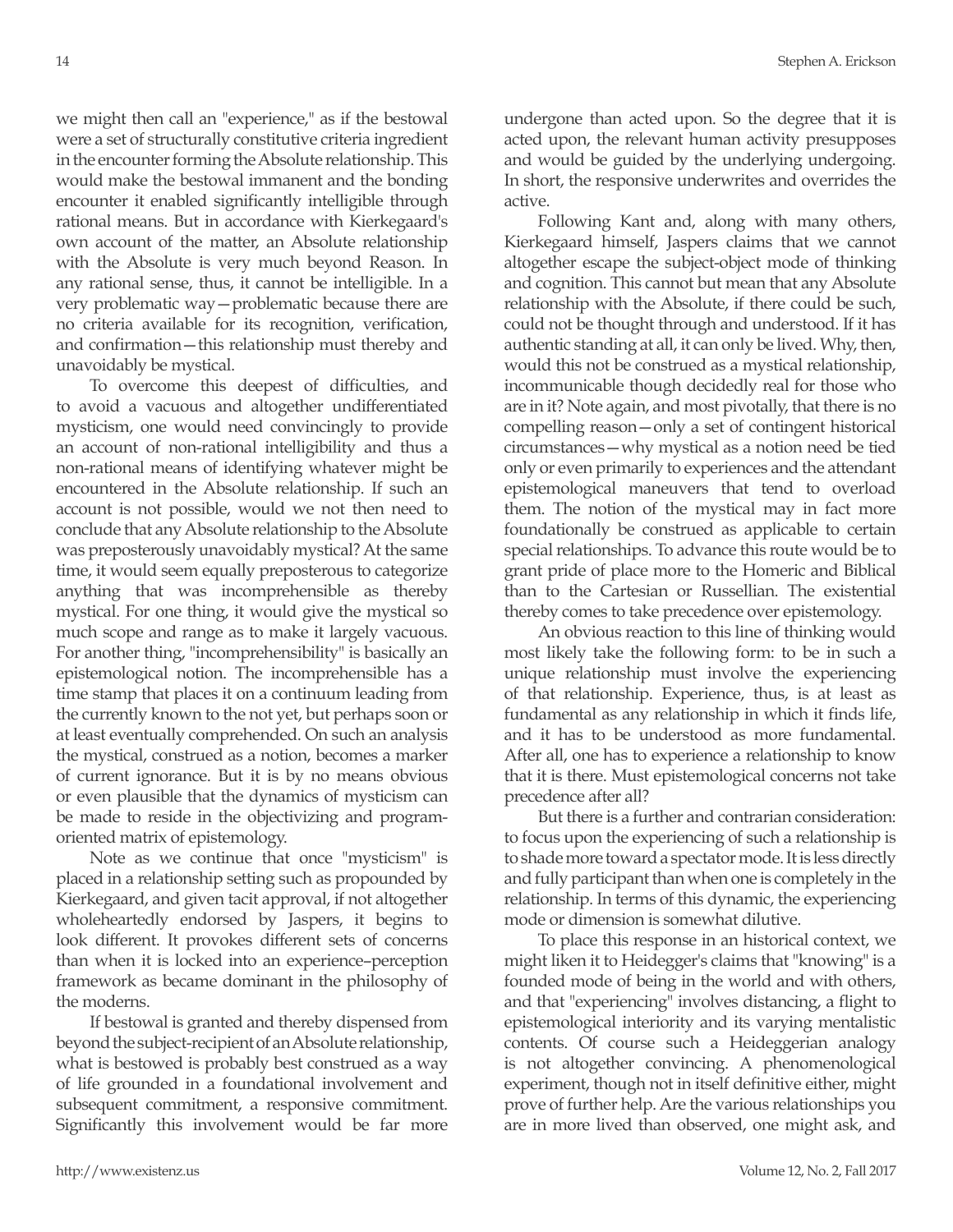does the observational experiencing of them enhance, diminish or exist neutrally in relation to them? Further, to what degree are the significant dimensions of various human relationships effable?

Let us now refocus on our most recent concern, one we might choose to label Kierkegaardian. If there is genuine cogency to the claim that an Absolute relationship (to the Absolute) would be ineffable, meaning cognitively inaccessible, why would the term "mystical" not helpfully apply to it, if only provisionally? Why there is hesitation, I believe, is because in philosophically modern times, from the early seventeenth century onward, we have been conditioned to construe the mystical as relevant and therefore applicable primarily, if not exclusively, to experiences. Such experiences in turn got construed as those of a cognitive subject, detached from, yet also connected to an object to be known, an object which, though in one sense encountered, cannot in fact actually be known because it can neither be described nor analyzed in sortal, that is, conceptually justifiable ways. This has been thought by many to be a complete dead end.

But is such a paradigm for encounter with and (possibly) understanding of the mystical inescapable? Is it not primarily the dispensation of philosophical modernity and, if so, must we stay locked in this modernity when exploring the parameters and dynamic of mysticism? Though I do not particularly recommend it, were an alternative historical precedent desired—if only to serve as a springboard into the mystical—would the distinction between the beautiful and the sublime not prove a more fertile point of departure? Snaking its way through the eighteenth and nineteenth centuries especially, this aesthetically fruitful distinction offers resonances with the immediate, the overpowering and the transformative. And it does not lend itself in any conventional way, if at all, to subject-object analyses. Resonances such as it offers are hard to dismiss, if some sort of analogical grounding, some partial illumination through oblique similarity, is sought for the spiritually adumbrated texture of mysticism.

Jaspers himself was known to read and take considerable interest not just in Kierkegaard on such matters, but also in the so-called medieval mystics and especially Meister Eckhart. His sustained appreciation of Eckhart proves highly if somewhat surprisingly instructive. And it certainly illumines and further highlights a dimension of mysticism well worth reminding ourselves regarding. In his writings Eckhart refers to God at times—depending on context and translation—as "the Nothing" or simply as "Nothing" or the "Divine Nothing." Let us now overlap this, anachronistically to be sure, with an oracular remark attributed to Wittgenstein. It resides in that strange territory where the confounding and the haunting meet: "Better to call something a nothing, than to call it something about which nothing can be said." Elsewhere, and compatible though not identical with this Delphic utterance, Wittgenstein refers to that which cannot be spoken, but which nonetheless shows itself, something which Wittgenstein unapologetically would have called the mystical.

In traditional epistemological terms an obvious and securely sober and intelligent response to this sort of discourse—perhaps especially as coming from a rationally incisive twentieth century philosophical genius—is of course to dismiss it. It could be viewed in generous terms as the self-indulgence of a highly gifted genius. One is reminded of Bertrand Russell's *Mysticism and Logic*, an investigation itself more indulged than taken seriously.

Note that there is a somewhat sophisticated, if by now quite worn philosophical parlor game that typically comes into play in circumstances such as these oracular Wittgensteinian ones. It is well worth mentioning: What exactly, an opponent will ask, could Wittgenstein—or Bertrand Russell for that matter actually be talking about? Well, as already claimed and calmly confessed, you simply cannot say. No articulate response is possible, and this must be a transcendental not an empirical point, or just possibly both. If you could in fact say, it would no longer be that which Wittgenstein was unambiguously adumbrating. Have we now not arrived in a hopeless philosophical *cul de sac*?

Though it is, again, easy for some to dismiss exchanges such as these as mere gambits in that often clever and intricate repartee that is at times a useful dimension of philosophy or, for some, dialectic, it is still well worth asking why dismissal comes to mind as a compelling response. Is what is getting eschewed simply philosophy's capacity with respect to a particular domain, a domain thereby construed as transcending the limits of philosophy? Or is the very domain itself, not just the incapacity of philosophy to reach and comprehend it, that which is being rejected as non-existent? Given the large, sincerely embraced and very comprehensive claims philosophy has made regarding itself as conceptual overseer—what Kant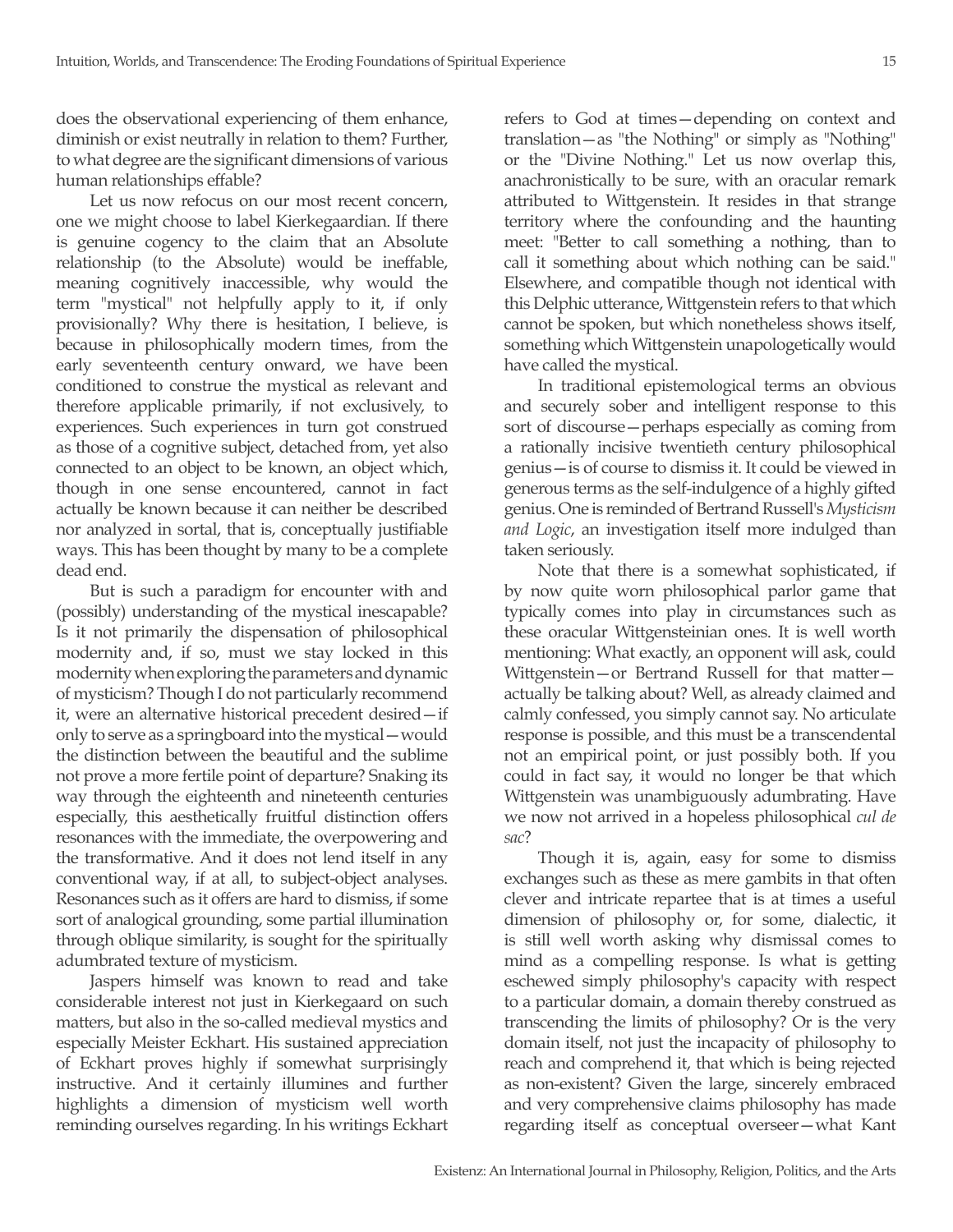referred to in a letter to Henrietta Hertz as the rational duty of engaging in the metaphysics of metaphysics it is all too easy to understand how philosophy might far more naturally deny a domain than confess its own limitations with respect to it.

At the end of his *Tractatus* Wittgenstein says that "what can be said at all can be said clearly, and what we cannot talk about we must pass over in silence."5 To remain silent, of course, is not one of the major occupational hazards of those of us involved in the philosophical enterprise. But it may nonetheless be a temperamental bias relevant to that subset of humans justly labeled *homo philosophicus* not to take that which engenders our silence as seriously as we probably should.

But let us now turn our attention to still another, related consideration. There is a further, alternative explication of the mystical modality that is available to us, however controversially, and it, too, is well worth our exploration. It somewhat innocently overlaps what we have explored to this point. Its advantage is that it brings our reflections into clearer, if spiritually fraught focus.

If, following Leibniz, the most basic question of metaphysics regards why there is something rather than nothing, surely one of the two must fundamental questions of philosophical anthropology is just this: How do we come to issue forth, arrive into existence, as human beings? Historically speaking and as a statistical trend we can say that belief in a gradual evolutionary development has rapidly been gaining ascendency over the last century and a half or so. Belief in creation as a discrete and (definitionally) prehistorical act of God has, correspondingly, been on the wane—especially among those who are somewhat problematically labeled as being the educated elite.

There is a nuanced alternative to these, part theological, part scientific options, however. Presaged in the reflections of Hegel on recognition in his *Phenomenology of Spirit*, though implied in St. Augustine's *Confessions* and elsewhere much earlier than this, it is perhaps best conveyed in the writings of the American philosopher of science Wilfred Sellars. Published in the nineteen sixties, it is this account I will now undertake to paraphrase.

A human being can be comprehended in terms of

two, potentially complementary images, the manifest and the scientific. The former, the manifest one, is the image in terms of which humans first came to have an encounter with themselves. In more striking and metaphysically relevant words, this image is said to have provided the historical medium, the mirror, through which human reflexivity, for instance human self-relatedness, came upon the scene. This coming on the scene was in the crucial and decisive mode of (meaningful) awareness, awareness capable of a cognizant encounter—not altogether deep, comprehensive nor encompassing, to be sure—with itself.

Sellars claims that the occurrence of this encounter, what Heidegger had called and event (*Ereignis*), constituted that moment at which human beings became human beings. Without such a self-encounter, however ineffable, there would be no humanity—just as, had that encounter been of a decidedly different nature, we humans would have come into existence as different sorts of beings, different in fact than we turned out historically to be. (In passing note that this is a foundational variant of the far more discussed and culturally far-ranging claim that people who speak different languages live in different worlds.)

It was through this encounter, then, so Sellars contends, that human beings were catapulted into existence as the historical beings they thereby became. Because, on this controversial Sellarsian view at least, such an encounter would have to have been in terms of an undergirding and radically fundamental conceptual framework—and, further, because such a framework could not have been generated over time and in partial and piecemeal ways out of its retrospectively stipulated constituents—the coming about of humans would have to have been abrupt and discontinuous, disconnected from its pre-human antecedents, its precognitive ancestral components. Here epistemology and paleontology would be driven to the same conclusion. By any accessible, worldly standard that which we came to call and appropriate as human had just to have happened. (In Heidegger's terms, Being was the happening that had us.)

Sellars himself had the unshakable—though strenuously contested—belief that the scientific image of our emergence as human being, the allegedly complementary, yet contending alternative to the manifest image that I have just sketched, would eventually allow for—in fact persuasively establish an account that would remove those elements of

<sup>5</sup> Ludwig Wittgenstein, *Tractatus Logico-Philosophicus*, transl. David F. Pears and Brian F. McGuiness, New York, NY: Routledge & Kegan Paul 1975, pp. 30-1.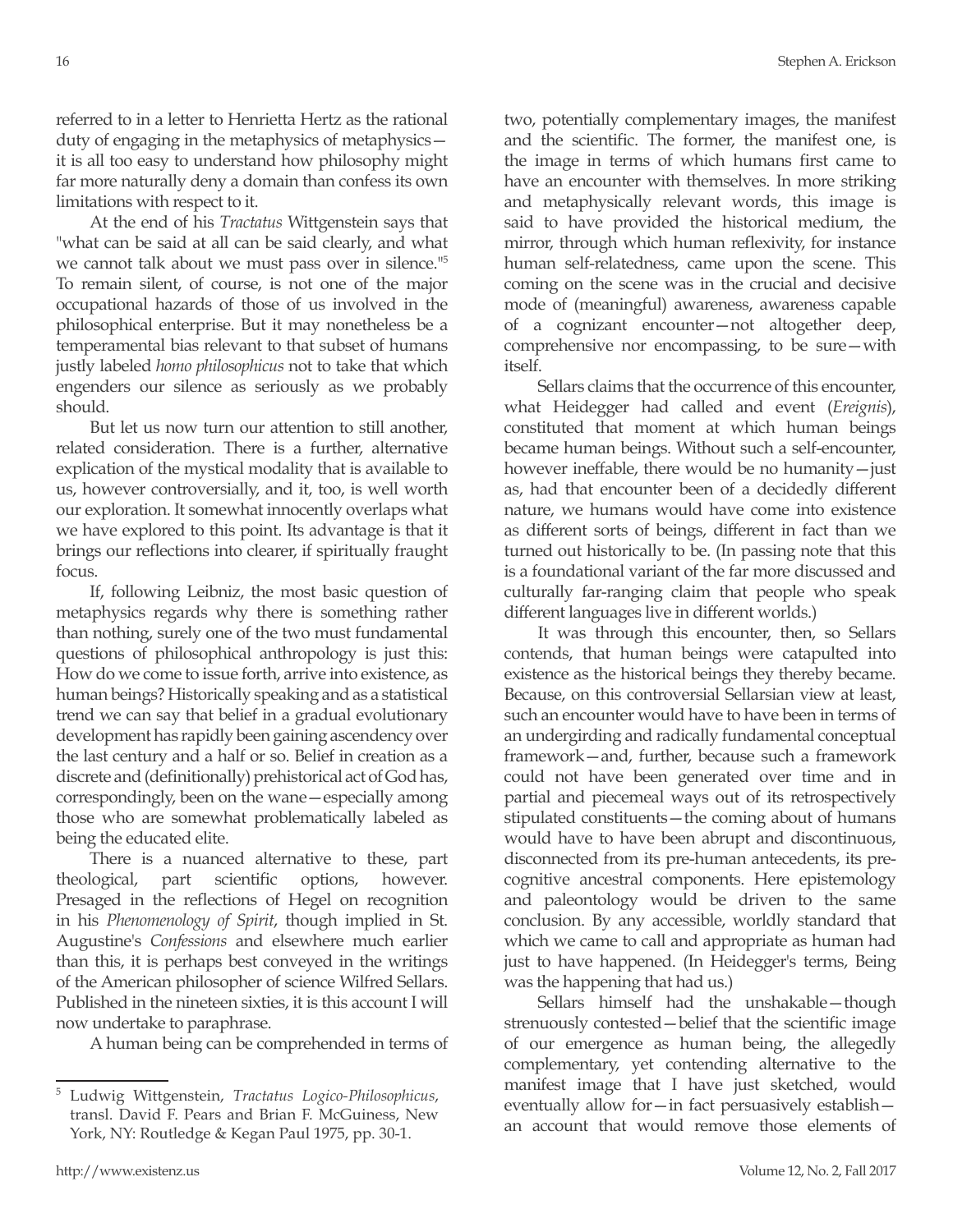discontinuity, abruptness, and mystery that are core components of the manifest image and its account.

True to the programmatic strain in so much of the philosophy enterprise, Sellars was fond of the phrase "promissory note," and the promissory note that he issued at this juncture of his myth-of-origins argument was that a fully exhaustive and discursive, evidencebased and verifiable account of our human nature would fall into place at the asymptotically projected endpoint, the final phases of scientific inquiry. Leaving aside this most controversial and in fact scientifically faith-based Sellarsian manifesto, however, I believe that we can elucidate aspects of the manifest image of the origins of our human existence to the highly plausible, if not altogether provable benefit of mysticism, that mysticism that is far more existential than it is epistemological.

Let us begin with the phenomenological notion of a world, a notion very much at home in the writings of Husserl and Heidegger, but of which Jaspers was well aware in his own reflections as well. We encounter and experience what we become aware of in terms of a world, what Kant in his *Critique of Pure Reason* was inclined to call "the fundamental form of experience" and later phenomenological thinkers often chose to call a background structure, horizon or "in-terms-ofwhich." Such an in-terms-of-which is said to engender cognizant access to each and every something that falls within its purview. Existentially troped, it should be added that access is thereby granted not just to something or anything but also to nothing as well, that is, to varying dimensions of absence or emptiness that are first made possible in terms of an undergirding and emergent matrix, a world of possibilities.

At this point we are confronted with a deep paradox, however. This underlying and subtextually constitutive in-terms-of-which—this background structure, horizon or world—will in the nature of its position and meta-function have no access to itself. If it did, it could only do so by means of a more expansive and inclusive in-terms-of-which, regarding which the same self-exclusion with respect to its self-comprehension capability would apply. The question, both critical and rhetorical, that Hegel asked of Kant's transcendental standpoint—whether a weighing machine could in fact weigh itself—is the issue in question. And as weighing machines cannot serve this function with regard to themselves, so neither could phenomenologically adumbrated worlds be self-referentially disclosive. They must remain the undisclosed background of each and every foregrounding, and if they themselves were to get foregrounded—if this were ever possible in an adequate way—such worlds could only reach this condition and status on the basis of a newly emerging, yet itself then indecipherable background. As indecipherable this new background could itself then only be glimpsed by means of Jaspersean ciphers. More negatively stated and in short, were a new background, a new (allegedly more disclosive) world itself in turn to be foregrounded, it would also, as would be the case with its predecessor backgrounds, be focused upon, and virtually unavoidably so, through objectifying and thereby interpretive distortion. We are confronted with at best an elusive, if not altogether ineffable and encompassing horizon, on the basis of which all particular and specific understandings and groundings are able to take place.

Would our current reflections not be even more applicable to the notion of an historico-ontologically constitutive self-encounter out of and, yes, in-terms-of which human being has come into existence as human being. And there is more. Might it not prove to be a highly plausible inference to draw that how the human has come into existence will have a decisive bearing on how the human could be sustained in its existence? To bring these two questions more into focus, and thereby hope to adumbrate the ineffably mystical as truly foundational with respect to our human existence, we should pursue this line of reasoning a few steps further.

Consider what has frequently been labeled the doctrine of Special Creation, the claim that we humans were created in a unique manner. This doctrine is said to harbor the deepest of paradoxes. A human being, traditionally referred to as "man," would have had to have had a self-encounter to have become man in the first place in order to have come into being as human. On the other hand, however, and as a contrarian insight, this creature would also have to have been man already—in the first place, so to speak—in order for it to have this anthropologically and metaphysically constitutive encounter at all. Otherwise, how could such an encounter have been possible? A human would have had to come into being, so it would seem, *ex nihilo*—at the very best, an awkward conclusion.

How could we embrace this paradoxical dynamic at the very heart of the emergence of the human, of the metaphysico-historical constitution of human being? On the assumption that we can not avoid the paradox of Special Creation except, perhaps, through promising a scientifically established future replete with